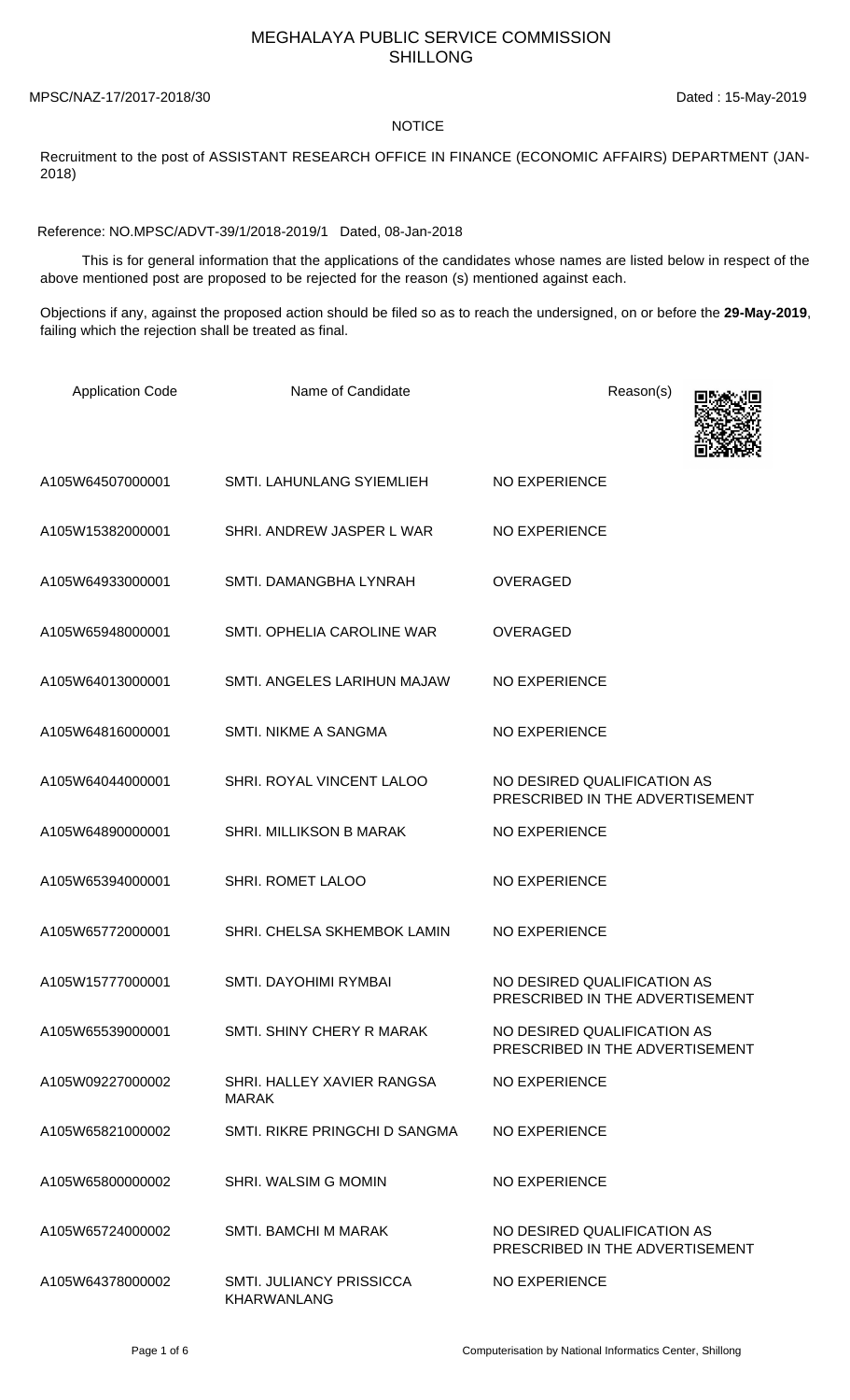| <b>Application Code</b> | Name of Candidate                               | Reason(s)                                                      |
|-------------------------|-------------------------------------------------|----------------------------------------------------------------|
| A105W02338000002        | SHRI. DRINGBIRTH CHISIM SANGMA                  | DURATION OF SERVICE NOT MENTIONED                              |
| A105W66186000002        | SHRI. PRINGCHI SILNANG G MOMIN                  | NO DESIRED QUALIFICATION AS<br>PRESCRIBED IN THE ADVERTISEMENT |
| A105W64272000002        | SHRI. CHESENG MRONG MARAK                       | NO DESIRED QUALIFICATION AS<br>PRESCRIBED IN THE ADVERTISEMENT |
| A105W66833000002        | <b>SHRI. BANSHAN KUPAR</b><br><b>KHARSHIING</b> | NO DESIRED QUALIFICATION AS<br>PRESCRIBED IN THE ADVERTISEMENT |
| A105W66812000002        | SHRI. JOHN CONNALLY PATHAW                      | <b>OVERAGED &amp; NO REQUIRED QUALIFICATION</b>                |
| A105W66428000002        | SMTI. CAROLYNE HEK                              | <b>NO EXPERIENCE</b>                                           |
| A105W09601000002        | SHRI. ARTHUR PYNDAPLANG RANEE                   | NO DESIRED QUALIFICATION AS<br>PRESCRIBED IN THE ADVERTISEMENT |
| A105W66398000002        | <b>SHRI. CHINGRIK K MARAK</b>                   | <b>NO EXPERIENCE</b>                                           |
| A105W07060000002        | SHRI. BASHANKUPAR SUCHEN                        | <b>NO EXPERIENCE</b>                                           |
| A105W66043000002        | SHRI. ALBERD SENGPRANG T<br><b>SANGMA</b>       | NO DESIRED QUALIFICATION AS<br>PRESCRIBED IN THE ADVERTISEMENT |
| A105W65928000002        | SHRI. JOHNY KHONGLAH                            | NO DESIRED QUALIFICATION AS<br>PRESCRIBED IN THE ADVERTISEMENT |
| A105W65206000002        | SMTI. PERDITA CH MARAK                          | NO EX; ERIENCE                                                 |
| A105W65188000002        | SMTI. BALWANA TANGRERA M<br><b>MARAK</b>        | NO DESIRED QUALIFICATION AS<br>PRESCRIBED IN THE ADVERTISEMENT |
| A105W65097000002        | SMTI. LARISASHISHA KHONGBUH                     | NO DESIRED QUALIFICATION AS<br>PRESCRIBED IN THE ADVERTISEMENT |
| A105W65070000002        | SHRI. CHEVY SALNIANG CH MARAK                   | NO DESIRED QUALIFICATION AS<br>PRESCRIBED IN THE ADVERTISEMENT |
| A105W64810000002        | SHRI. P MARCUSE HUNLANG<br><b>PATHAW</b>        | <b>NO EXPERIENCE</b>                                           |
| A105W64614000002        | SHRI. EDWARD D MOMIN                            | NO DESIRED QUALIFICATION AS<br>PRESCRIBED IN THE ADVERTISEMENT |
| A105W21766000002        | SHRI. FREDDIE GRAVET SYNGAI                     | <b>NO EXPERIENCE</b>                                           |
| A105W64471000002        | <b>SHRI. NIDAME DKHAR</b>                       | <b>NO EXPERIENCE</b>                                           |
| A105W64380000002        | SMTI. DILSA WATNE CH MARAK                      | NO DESIRED QUALIFICATION AS<br>PRESCRIBED IN THE ADVERTISEMENT |
| A105W51790000002        | SMTI. RITA THABAH                               | <b>OVERAGED</b>                                                |
| A105W64355000002        | SHRI. MELKIOR RONNGCHING<br><b>SANGMA</b>       | NO DESIRED QUALIFICATION AS<br>PRESCRIBED IN THE ADVERTISEMENT |
| A105W64311000002        | SMTI. LILLIAN RUSSEL R MARAK                    | NO EXPERIENCE & NO DESIRED<br>QUALIFICATION                    |
| A105W35983000002        | SHRI. DYMSAL GABIL MOMIN                        | NO DESIRED QUALIFICATION AS<br>PRESCRIBED IN THE ADVERTISEMENT |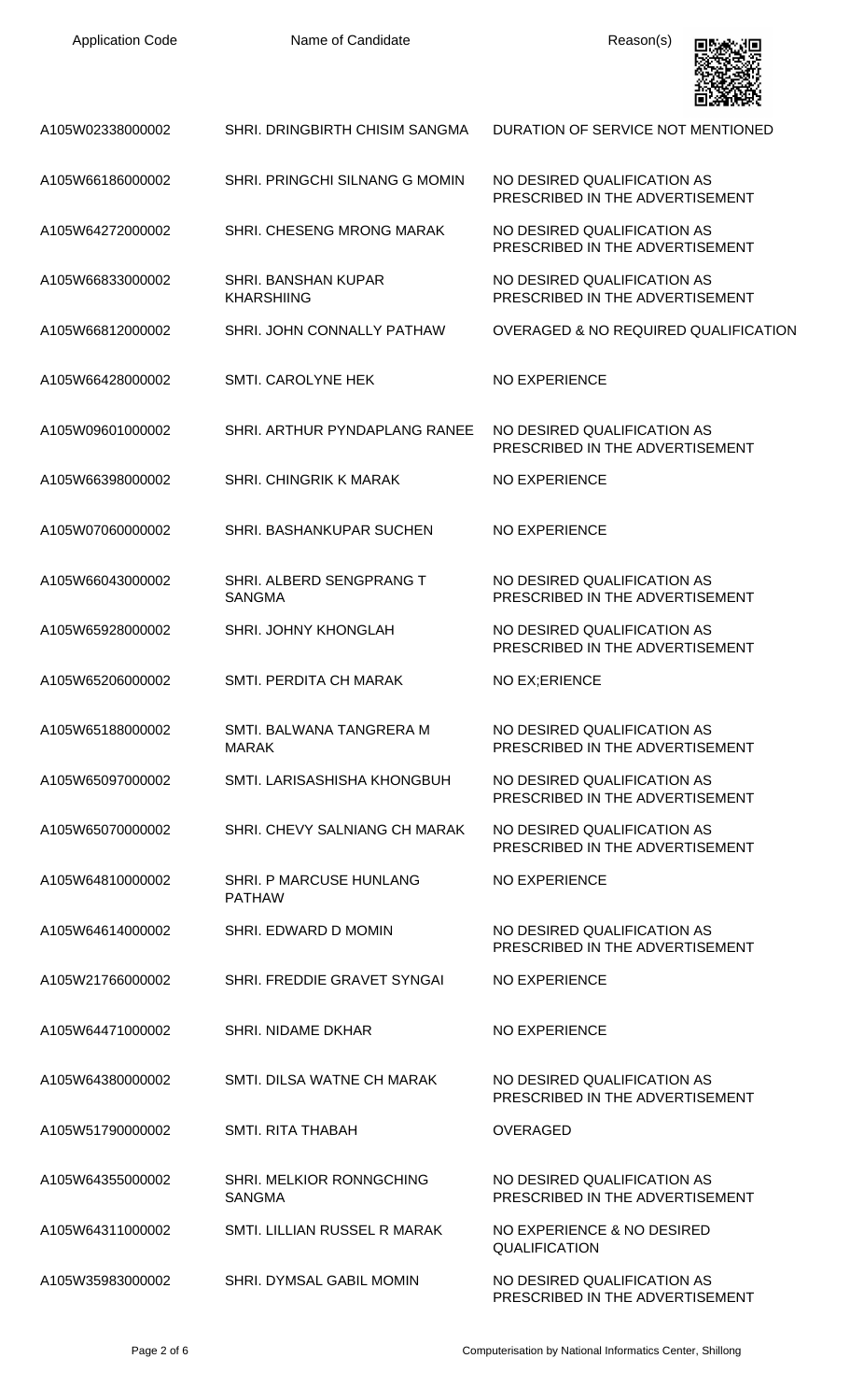| <b>Application Code</b> | Name of Candidate                                | Reason(s)                                                            |
|-------------------------|--------------------------------------------------|----------------------------------------------------------------------|
| A105W64250000002        | SHRI. TANGKAN A SANGMA                           | <b>NO EXPERIENCE</b>                                                 |
| A105W63678000002        | SHRI. ROSSKETTER LYNGDOH<br><b>KYNSHI</b>        | <b>NO EXPERIENCE</b>                                                 |
| A105W44887000002        | SHRI. RAKESH R MARAK                             | NO DESIRED QUALIFICATION AS<br>PRESCRIBED IN THE ADVERTISEMENT       |
| A105W65376000002        | SMTI. SHIRLEY SILANGCHI D.<br><b>MARAK</b>       | NO DESIRED QUALIFICATION AS<br>PRESCRIBED IN THE ADVERTISEMENT       |
| A105W65228000002        | SHRI. WELLBIRTH KHARKONGOR                       | NO DESIRED QUALIFICATION AS<br>PRESCRIBED IN THE ADVERTISEMENT       |
| A105W41677000003        | SHRI. GORDON TEIBOK SOHTUN                       | NO DESIRED QUALIFICATION AS<br>PRESCRIBED IN THE ADVERTISEMENT       |
| A105W49116000003        | <b>SHRI. JIT MONDAL</b>                          | <b>OVERAGED</b>                                                      |
| A105W01862000003        | SHRI. JONATHAN MANLEY WELL<br><b>WAR TARIANG</b> | <b>NO EXPERIENCE</b>                                                 |
| A105W50270000003        | SMTI. PERLILY WARJRI                             | <b>NO EXPERIENCE</b>                                                 |
| A105W11284000003        | SHRI. ALLAN BRIAN IANGRAI                        | OVERAGED & NO DESIRED QUALIFICATION                                  |
| A105W44064000003        | SHRI. RAKSRANG R MARAK                           | <b>CLARIFICATION REQUIRED REGARDING</b><br>EDUCATIONAL QUALIFICATION |
| A105W52300000003        | SMTI. MILLENNIUM NONGRUM                         | NO DESIRED QUALIFICATION AS<br>PRESCRIBED IN THE ADVERTISEMENT       |
| A105W01642000003        | <b>SMTI. EVARILANG TARIANG</b>                   | OVERAGED                                                             |
| A105W65283000003        | SMTI, KRETINA M MARAK                            | NO DESIRED QUALIFICATION AS<br>PRESCRIBED IN THE ADVERTISEMENT       |
| A105W49188000004        | SHRI. BOBUN B SANGMA                             | <b>NO EXPERIENCE</b>                                                 |
| A105W15867000004        | <b>SMTI. EHUNMISHA SUTING</b>                    | NO DESIRED QUALIFICATION AS<br>PRESCRIBED IN THE ADVERTISEMENT       |
| A105W36488000004        | <b>SHRI. SHANSTAR LYNGKHOL</b>                   | <b>NO EXPERIENCE</b>                                                 |
| A105W65054000004        | <b>SHRI. ISMAIL B MARAK</b>                      | <b>NO EXPERIENCE</b>                                                 |
| A105W36618000004        | SMTI, CAREDALIN KHARBHIH                         | <b>NO EXPERIENCE</b>                                                 |
| A105W08478000004        | <b>SMTI. EVANRICIA JYRWA</b>                     | <b>NO EXPERIENCE</b>                                                 |
| A105W45566000004        | SHRI. DONN GARRY MARPNA                          | NO DESIRED QUALIFICATION AS<br>PRESCRIBED IN THE ADVERTISEMENT       |
| A105W41221000005        | SHRI. RIMBARCO MRONG MARAK                       | OVERAGED & NO DESIRED QUALIFICATION                                  |
| A105W00488000005        | <b>SHRI. PYNBHALANG SYNREM</b>                   | <b>NO EXPERIENCE</b>                                                 |
| A105W09530000005        | SMTI. MIRANDA SYIEM                              | <b>NO EXPERIENCE</b>                                                 |

Application Code **Name of Candidate Name of Candidate** Reason(s)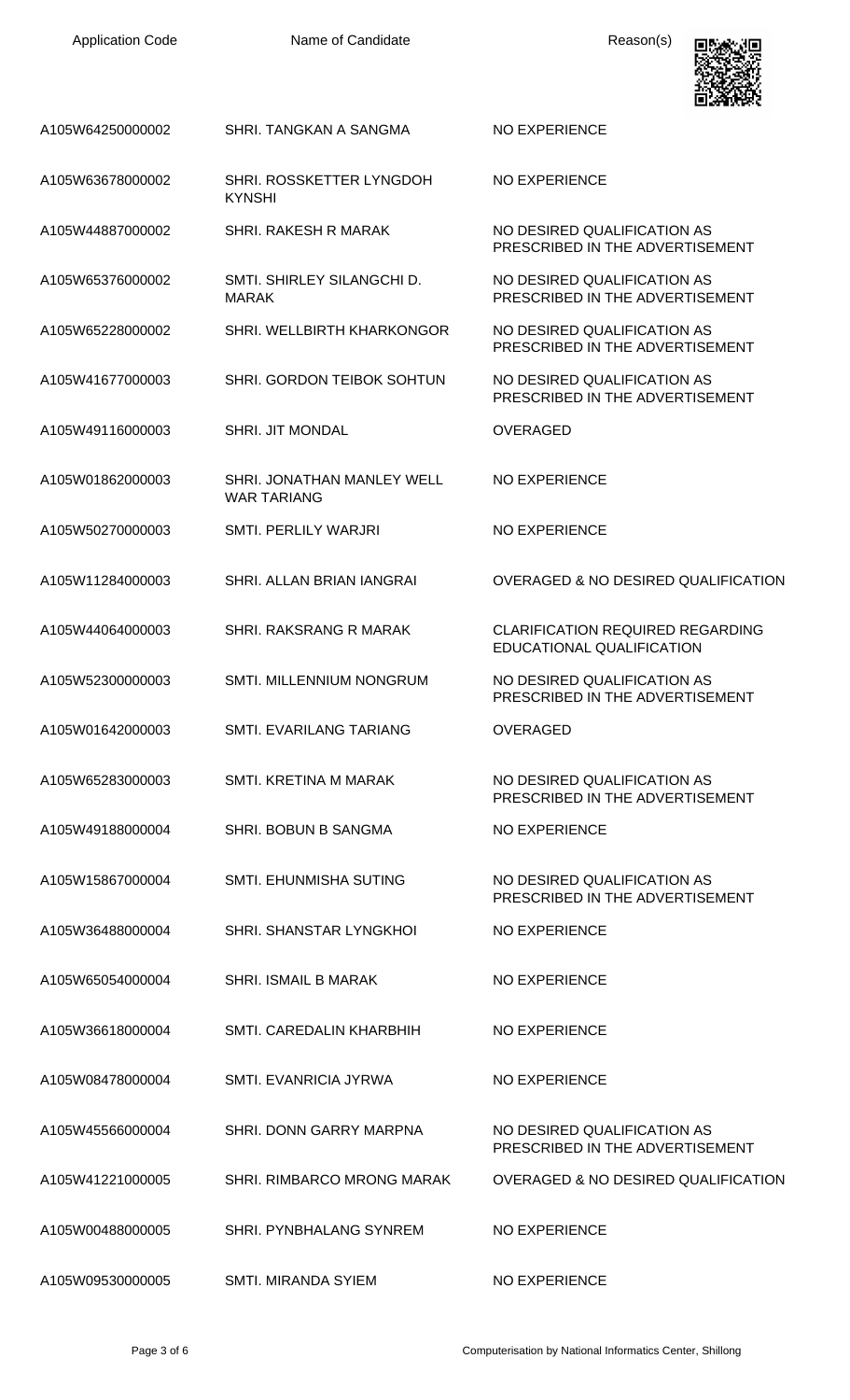| <b>Application Code</b> | Name of Candidate                          | Reason(s)                                                      |
|-------------------------|--------------------------------------------|----------------------------------------------------------------|
| A105W34780000005        | SMTI, AMANDAIOKA WARJRI                    | NO DESIRED QUALIFICATION AS<br>PRESCRIBED IN THE ADVERTISEMENT |
| A105W49259000005        | SHRI. MAX CLEOPHAS PASI                    | NO DESIRED QUALIFICATION AS<br>PRESCRIBED IN THE ADVERTISEMENT |
| A105W20203000006        | SHRI. TENGCHAK KOKSI SANGMA                | NO DESIRED QUALIFICATION AS<br>PRESCRIBED IN THE ADVERTISEMENT |
| A105W16036000006        | SMTI. MEAIBOKLIN KHYLLEP                   | <b>NO EXPERIENCE</b>                                           |
| A105W16770000006        | SMTI. LENIENCY DORA SANGLYNE               | NO DESIRED QUALIFICATION AS<br>PRESCRIBED IN THE ADVERTISEMENT |
| A105W02368000007        | <b>SHRI. BALSRANG ARENGH</b>               | NO DESIRED QUALIFICATION AS<br>PRESCRIBED IN THE ADVERTISEMENT |
| A105W18799000007        | SMTI. NEWYEARLYNE NONGNENG<br><b>DALOI</b> | OVERAGED & NO DESIRED QUALIFICATION                            |
| A105W39709000007        | <b>SMTI. KHUSI R MARAK</b>                 | NO DESIRED QUALIFICATION AS<br>PRESCRIBED IN THE ADVERTISEMENT |
| A105W36501000007        | SMTI. CARELYNDA LYNGDOH                    | <b>NO EXPERIENCE</b>                                           |
| A105W12149000007        | SMTI. REBORN BOKLIN SANGLYNE               | NO DESIRED QUALIFICATION AS<br>PRESCRIBED IN THE ADVERTISEMENT |
| A105W12204000007        | <b>SHRI. STANLY KSHIAR</b>                 | NO DESIRED QUALIFICATION AS<br>PRESCRIBED IN THE ADVERTISEMENT |
| A105W35244000007        | SHRI. PANSIL CH SANGMA                     | NO EXPERIENCE                                                  |
| A105W13513000007        | SHRI. GREGORY FRASER FANCON                | NO DESIRED QUALIFICATION AS<br>PRESCRIBED IN THE ADVERTISEMENT |
| A105W07755000008        | SMTI. EURIKA B SANGMA                      | <b>NO EXPERIENCE</b>                                           |
| A105W47359000008        | SMTI. ALVATUDORE KYNSHIKHAR                | <b>NO EXPERIENCE</b>                                           |
| A105W51033000008        | SMTI. WOMWARA SLONG                        | <b>NO EXPERIENCE</b>                                           |
| A105W21903000008        | SHRI. BARNABAS R MARAK                     | <b>NO EXPERIENCE</b>                                           |
| A105W20313000008        | SMTI. LINDSAY MURRAY M SANGMA              | NO DESIRED QUALIFICATION AS<br>PRESCRIBED IN THE ADVERTISEMENT |
| A105W13916000009        | SHRI. KYNSAILIN SNAITANG                   | NO DESIRED QUALIFICATION AS<br>PRESCRIBED IN THE ADVERTISEMENT |
| A105W25149000009        | SHRI. REYNOLDY<br><b>KHARMAWPHLANG</b>     | <b>NO EXPERIENCE</b>                                           |
| A105W47962000009        | SHRI. WANKHRAWBOK MARPNA                   | <b>NO EXPERIENCE</b>                                           |
| A105W13107000009        | SMTI. ALICE CHADA MARAK                    | <b>NO EXPERIENCE</b>                                           |
| A105W03273000009        | SHRI. MAWKORHIPOR NONGKYNRIH               | <b>NO EXPERIENCE</b>                                           |
| A105W07822000009        | SHRI. JAMES STAR KHASAIN                   | NO DESIRED QUALIFICATION AS<br>PRESCRIBED IN THE ADVERTISEMENT |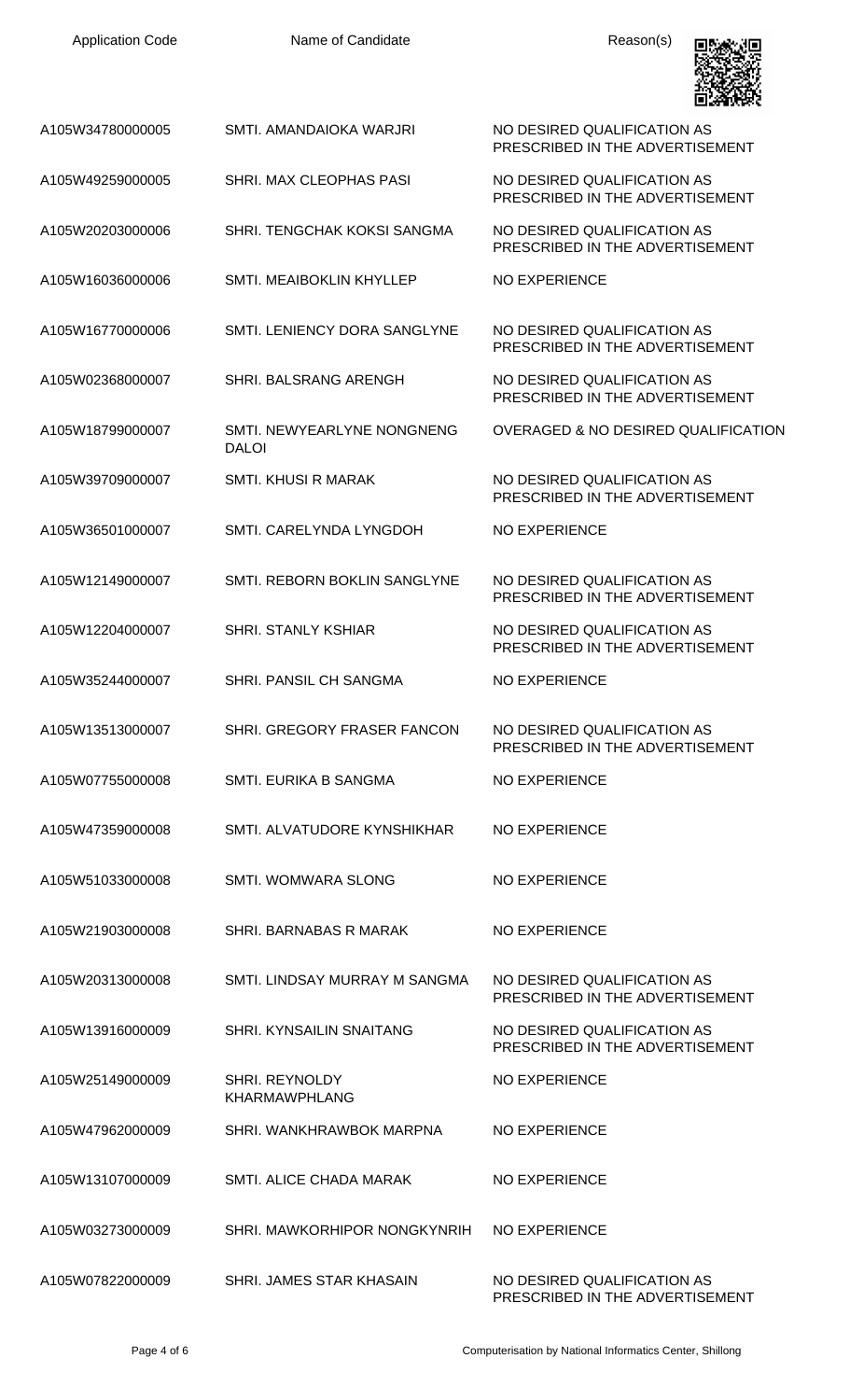| <b>Application Code</b> | Name of Candidate                                  | Reason(s)                                                      |
|-------------------------|----------------------------------------------------|----------------------------------------------------------------|
| A105W20983000010        | SHRI, KARIK WATRE MOMIN                            | NO DESIRED QUALIFICATION AS<br>PRESCRIBED IN THE ADVERTISEMENT |
| A105W20516000010        | SMTI. WALSMI RANGSA MARAK                          | NO DESIRED QUALIFICATION AS<br>PRESCRIBED IN THE ADVERTISEMENT |
| A105W05088000011        | SHRI. KYRMENSKHEM RYNDEM                           | NO DESIRED QUALIFICATION AS<br>PRESCRIBED IN THE ADVERTISEMENT |
| A105W54329000011        | SMTI. LANOSHA SLONG                                | <b>NO EXPERIENCE</b>                                           |
| A105W06571000011        | SMTI. PRECIOUSLYN LYTTAN<br><b>KSHIAR</b>          | <b>NO EXPERIECE</b>                                            |
| A105W03255000012        | SMTI. MAYLINDA KSHIR                               | OVERAGED & NO DESIRED QUALIFICATION                            |
| A105W35905000012        | SHRI. FREDERICK DOPO SANGMA                        | NO DESIRED QUALIFICATION AS<br>PRESCRIBED IN THE ADVERTISEMENT |
| A105W15272000012        | SHRI. MAITSHAPHRANG SUNGOH                         | <b>NO EXPERIENCE</b>                                           |
| A105W22308000013        | SHRI. DAMUT JANAI SAHKHAR                          | NO DESIRED QUALIFICATION AS<br>PRESCRIBED IN THE ADVERTISEMENT |
| A105W31762000013        | SHRI. IADONLANG MASHARING                          | <b>NO EXPERIENCE</b>                                           |
| A105W36290000013        | SMTI. GLADOREEN HYNNIEWTA                          | <b>NO EXPERIENCE</b>                                           |
| A105W11912000013        | SMTI, WANPYNDAP C NONGBET                          | NO DESIRED QUALIFICATION AS<br>PRESCRIBED IN THE ADVERTISEMENT |
| A105W09302000013        | <b>SMTI. PORTIA NONGRUM</b>                        | NO EXPERIENCE                                                  |
| A105W09236000013        | SHRI. BERGOMI TANGSAL B<br><b>SANGMA</b>           | NO DESIRED QUALIFICATION AS<br>PRESCRIBED IN THE ADVERTISEMENT |
| A105W08094000013        | SMTI. EMELIA KAREN MASSAR                          | NO DESIRED QUALIFICATION AS<br>PRESCRIBED IN THE ADVERTISEMENT |
| A105W37016000013        | SMTI. HIRRA NYLLA HYNNIEWTA                        | <b>NO EXPERIENCE</b>                                           |
| A105W07943000014        | SHRI. STEVEFORD MARWEIN                            | NO DESIRED QUALIFICATION AS<br>PRESCRIBED IN THE ADVERTISEMENT |
| A105W09014000014        | SMTI, MARY BALSIME CH SANGMA                       | <b>NO EXPERIENCE</b>                                           |
| A105W03159000015        | <b>SHRI. BENISON SHALLAM</b>                       | NO DESIRED QUALIFICATION AS<br>PRESCRIBED IN THE ADVERTISEMENT |
| A105W22833000015        | SHRI. MOONPASCAL CEAZAR<br><b>SIANGSHAI</b>        | <b>NO EXPERIENCE</b>                                           |
| A105W11450000015        | SMTI. SARASHISHA NONGBET                           | <b>NO EXPERIENCE</b>                                           |
| A105W11534000017        | <b>SHRI. ERRY BEN CANAAN</b><br><b>KHARSYNTIEW</b> | <b>NO EXPERIENCE</b>                                           |
| A105W08747000020        | <b>SMTI. MINILA SUIAM</b>                          | <b>NO EXPERIENCE</b>                                           |
| A105W06133000020        | SHRI. AVIN MAWDONG DECRUSE<br><b>WANBAH</b>        | NO DESIRED QUALIFICATION AS<br>PRESCRIBED IN THE ADVERTISEMENT |